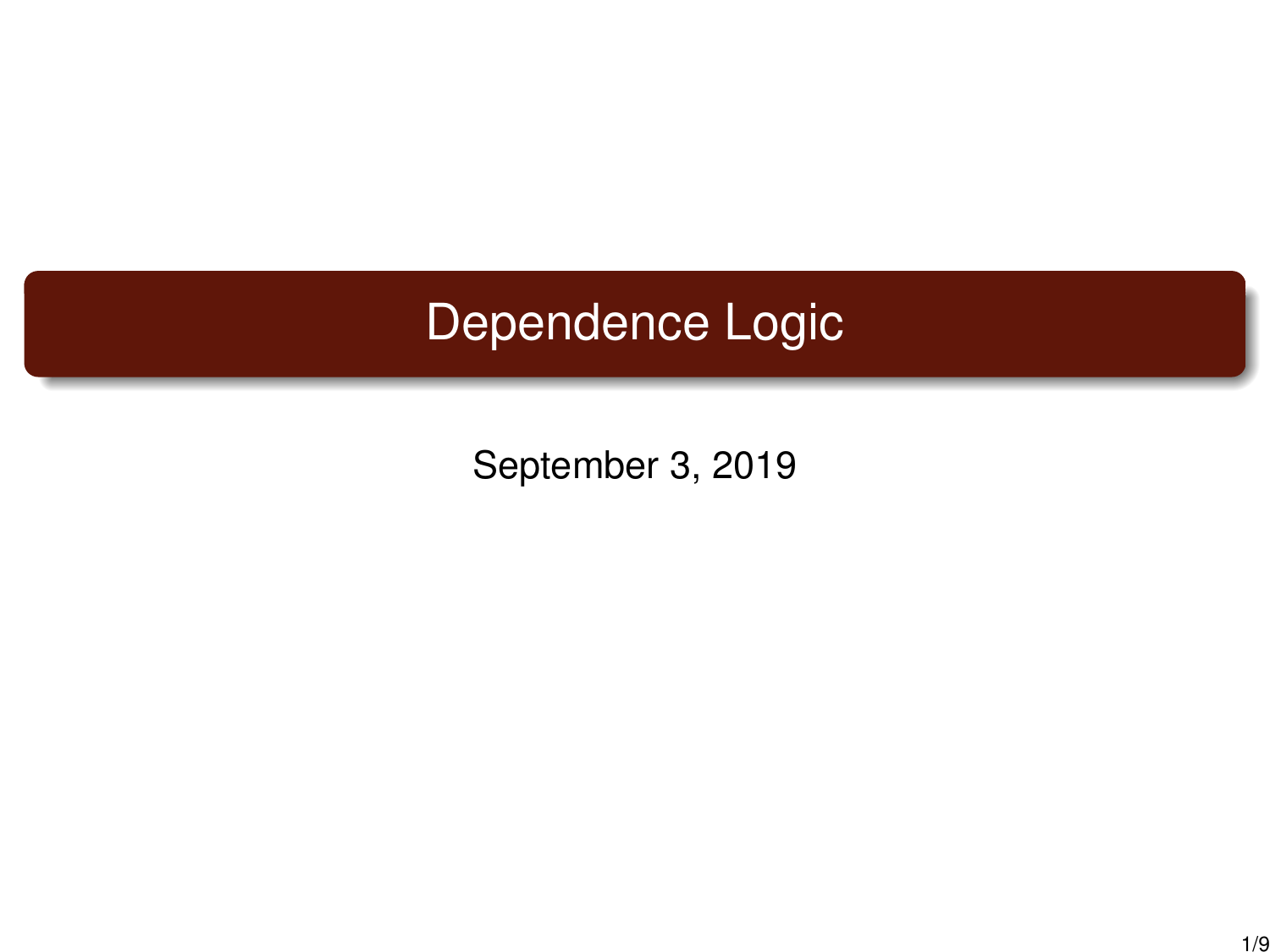# Course Practicalities

### Structure of the course:

- Lectures on Tuesday & Thursday, exercise class on Friday.
- $\bullet$  7 weeks lectures  $+1$  week break  $+7$  weeks lectures  $+$  exam
- Exam: Dec. 17 (Tue), or Dec. 19 (Thu), at 13:00 16:00 (will decide later)

Evaluation:

- 70% of final grade: exam
- 30% of final grade: performance in exercise classes

Instructors:

Lectures:

- Fan Yang, fan.yang@helsinki.fi
- Miika Hannula, miika.hannula@helsinki.fi

Exercise classes:

Davide Quadrellaro, davide.quadrellaro@gmail.com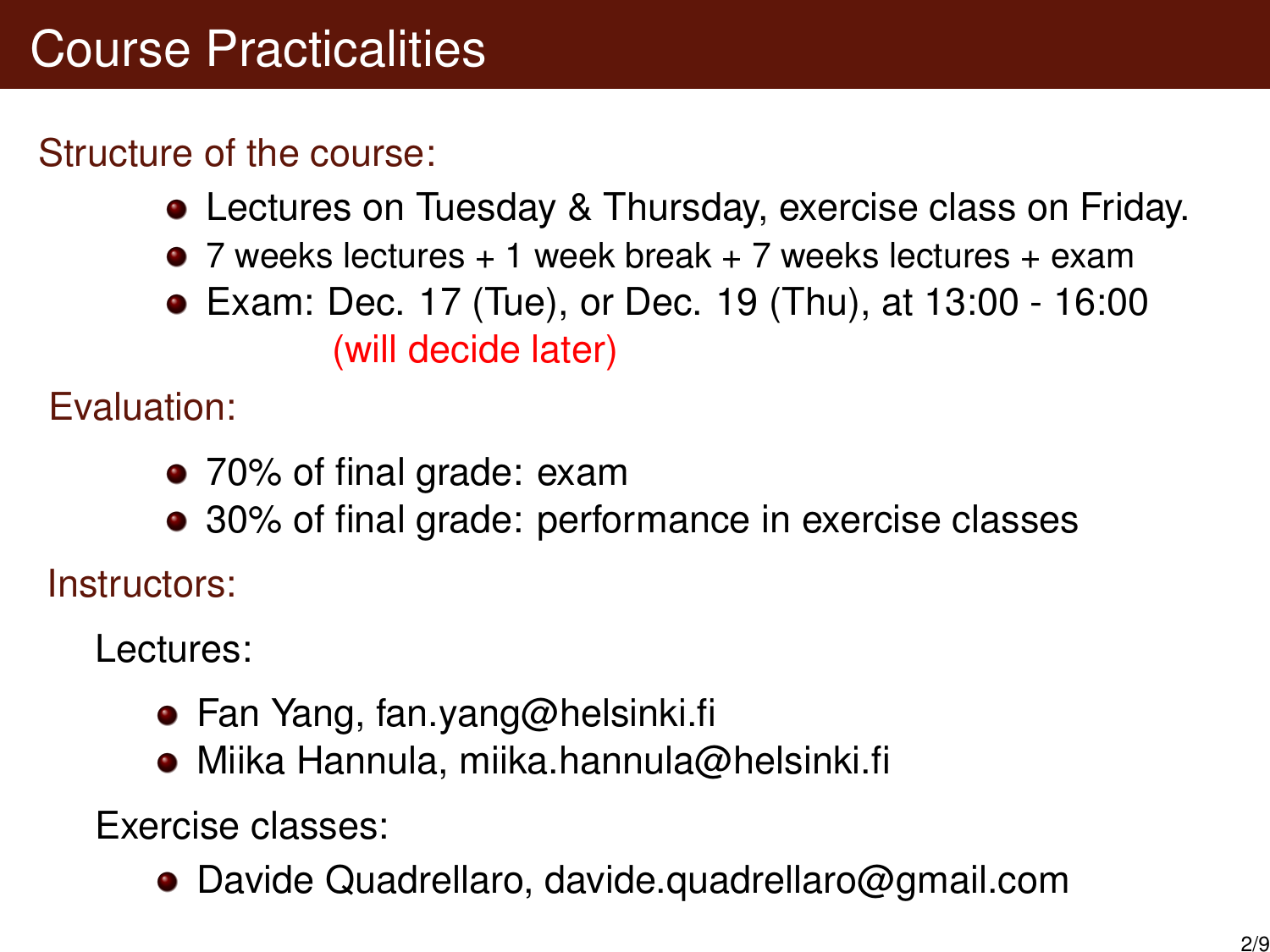- *Dependence Logic: A New Approach to Independence Friendly Logic*, J. Väänänen, Cambridge University Press (2007)
- Lecture notes (available on course webpage, will upload a new version every week)
- A website on the research in dependence logic: https://sites.google.com/site/dependencelogic/

Prerequisites: first-order logic (e.g., Johdatus logiikkaan II, mathematical logic)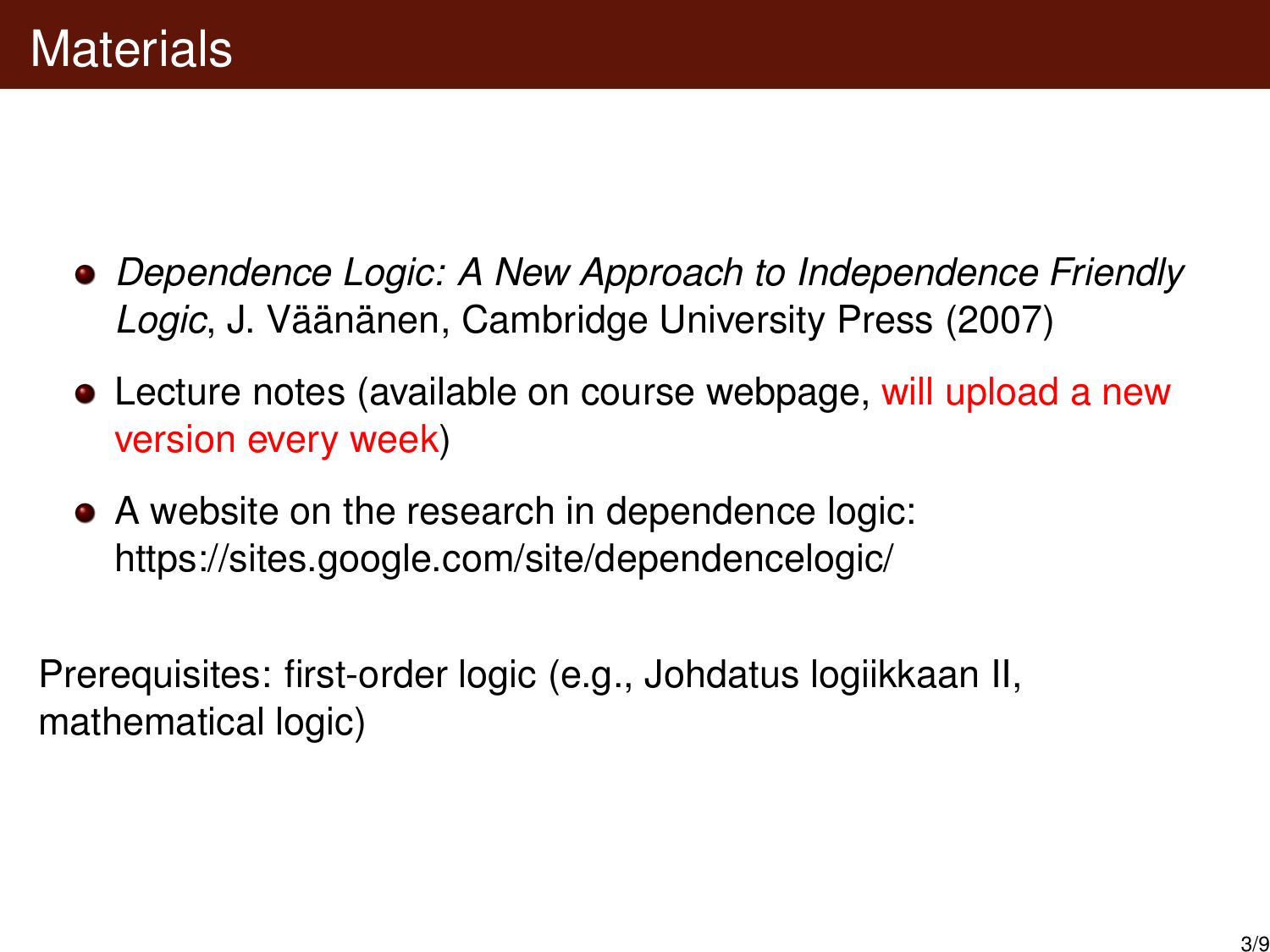first-order logic + atomic formulas characterizing dependency notions (through team semantics)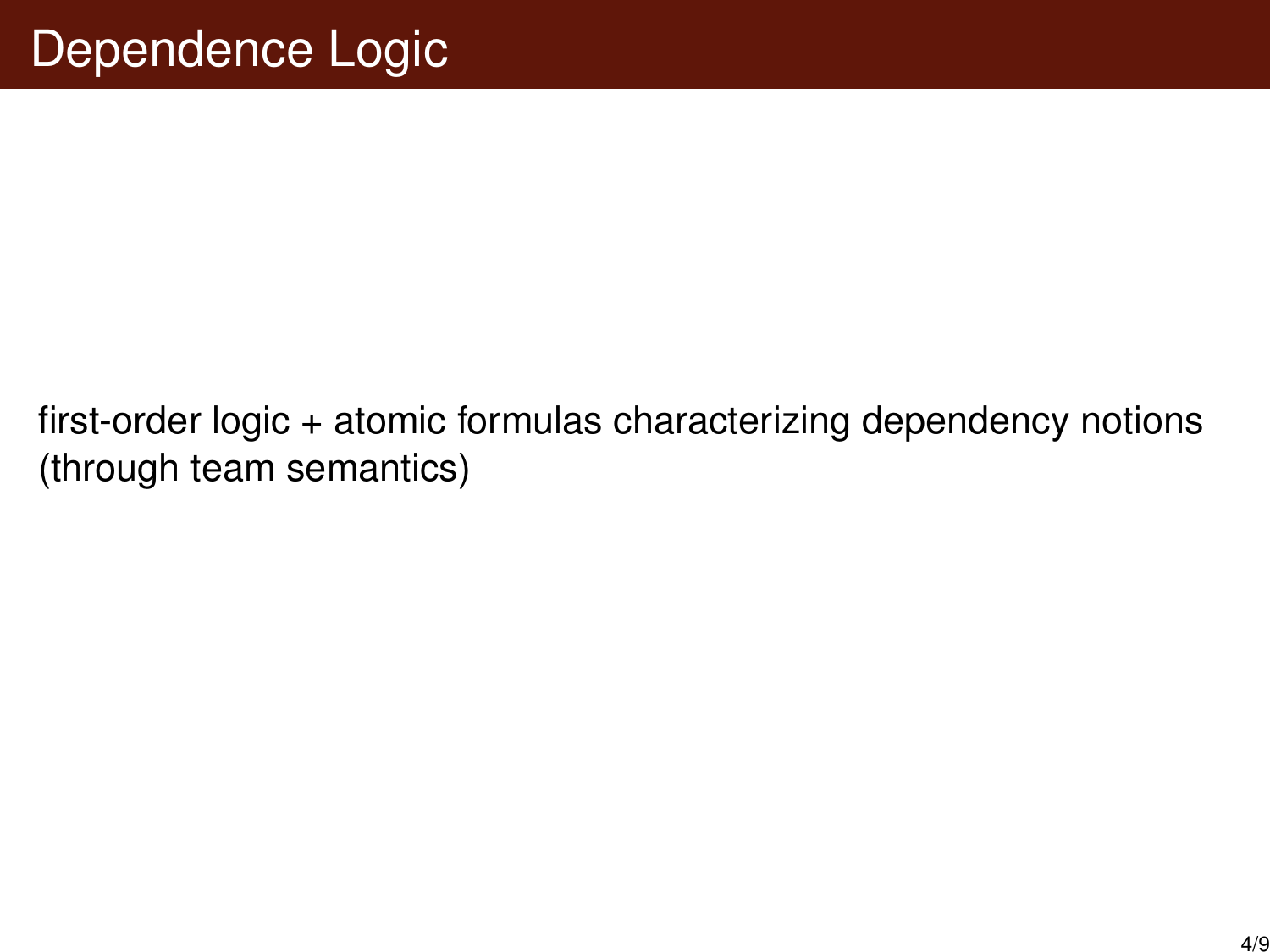## Dependence and independence

### Example 1: function  $y = f(x) = x^2$



The value of  $y$  is determined by the value of  $x$  (usually not the other way around).  $\frac{5}{9}$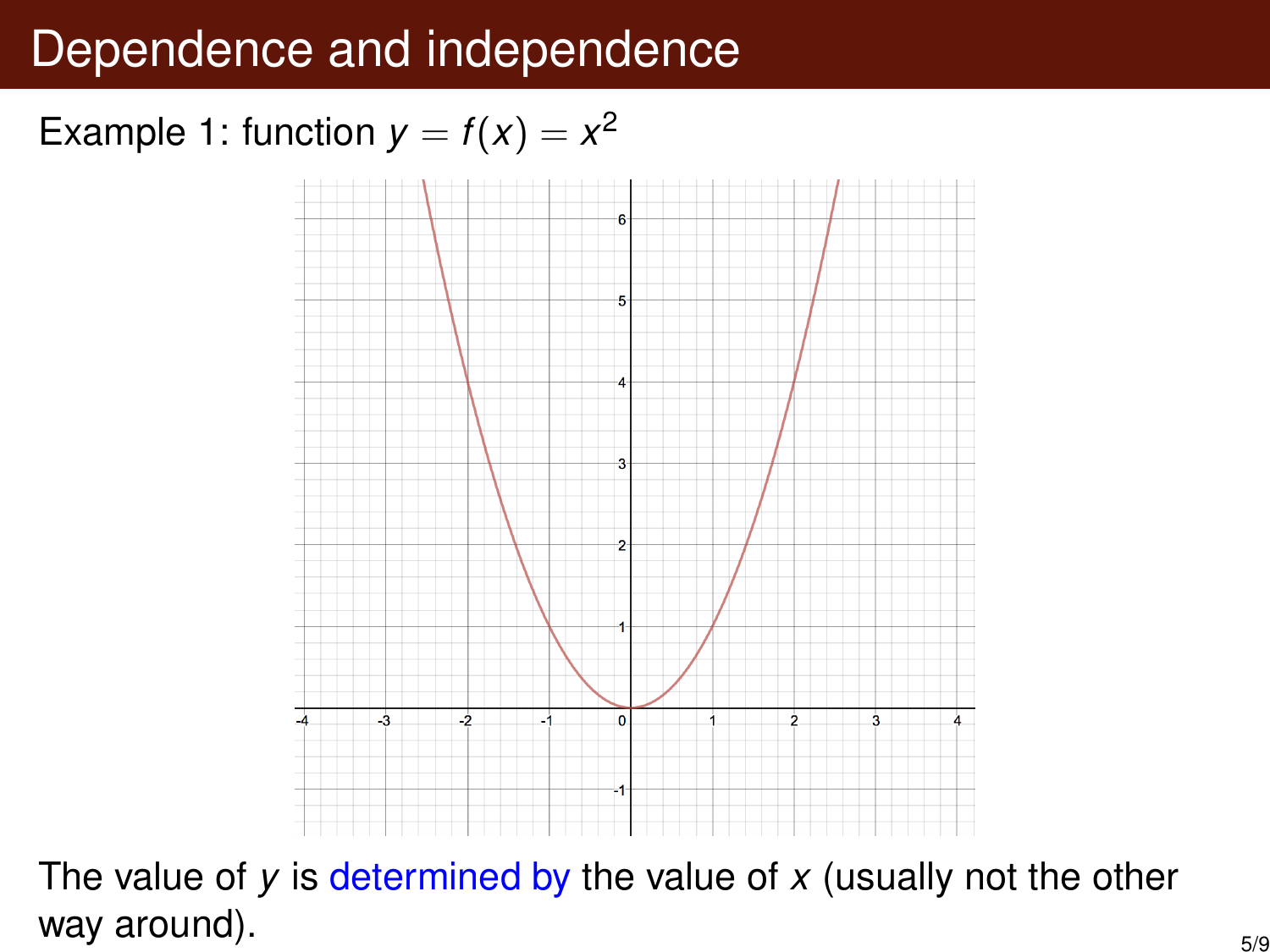## Dependence and independence

#### Example 2: Tic-tac-toe game



Both players' moves depend on the previous moves.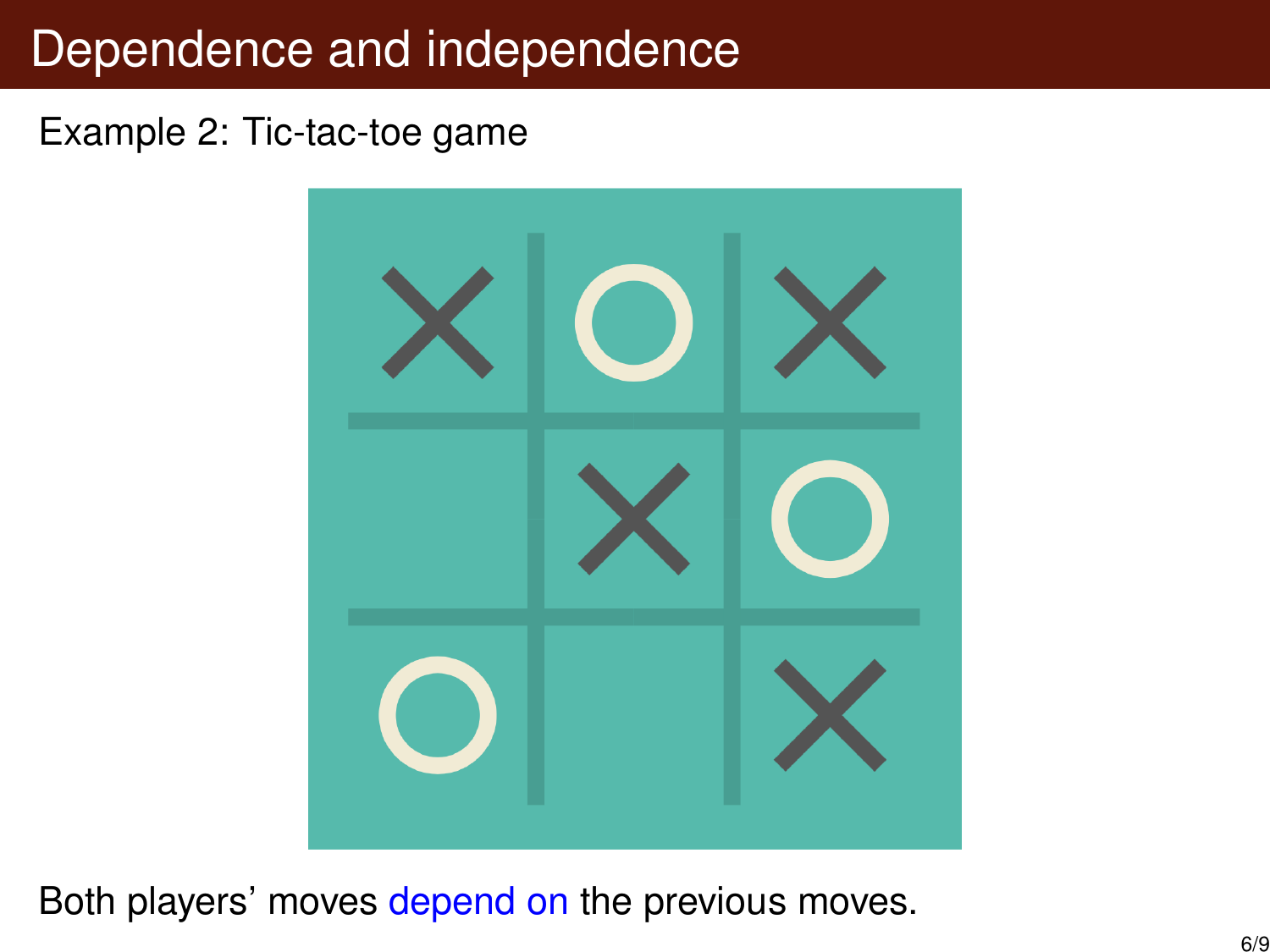## Dependence and independence

Example 3: In 1589 Galileo dropped two balls of different masses from the Leaning Tower of Pisa to demonstrate that their time of descent was independent of their mass.



Galileo Galilei

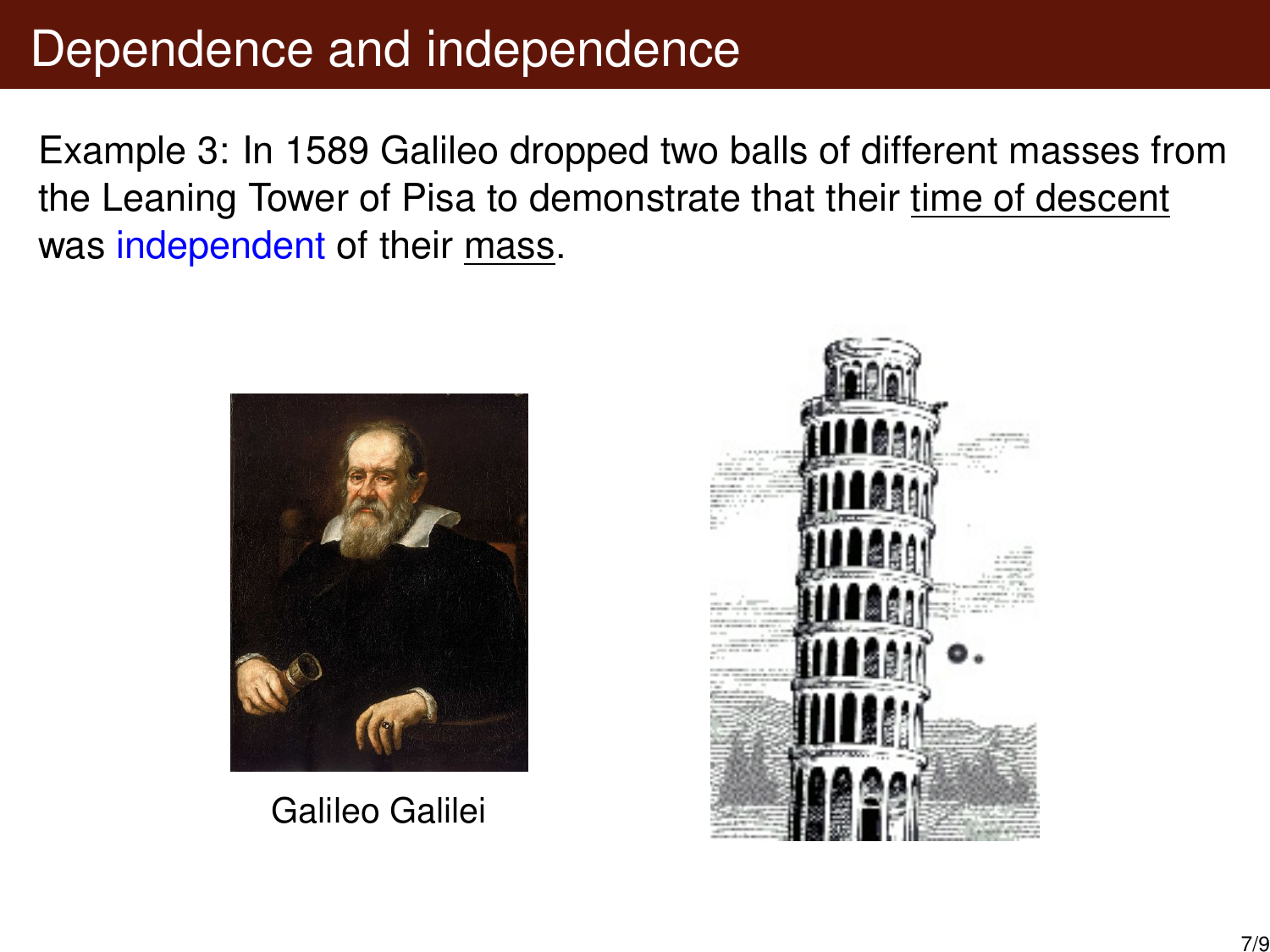Example 4: Variable dependence in first-order logic

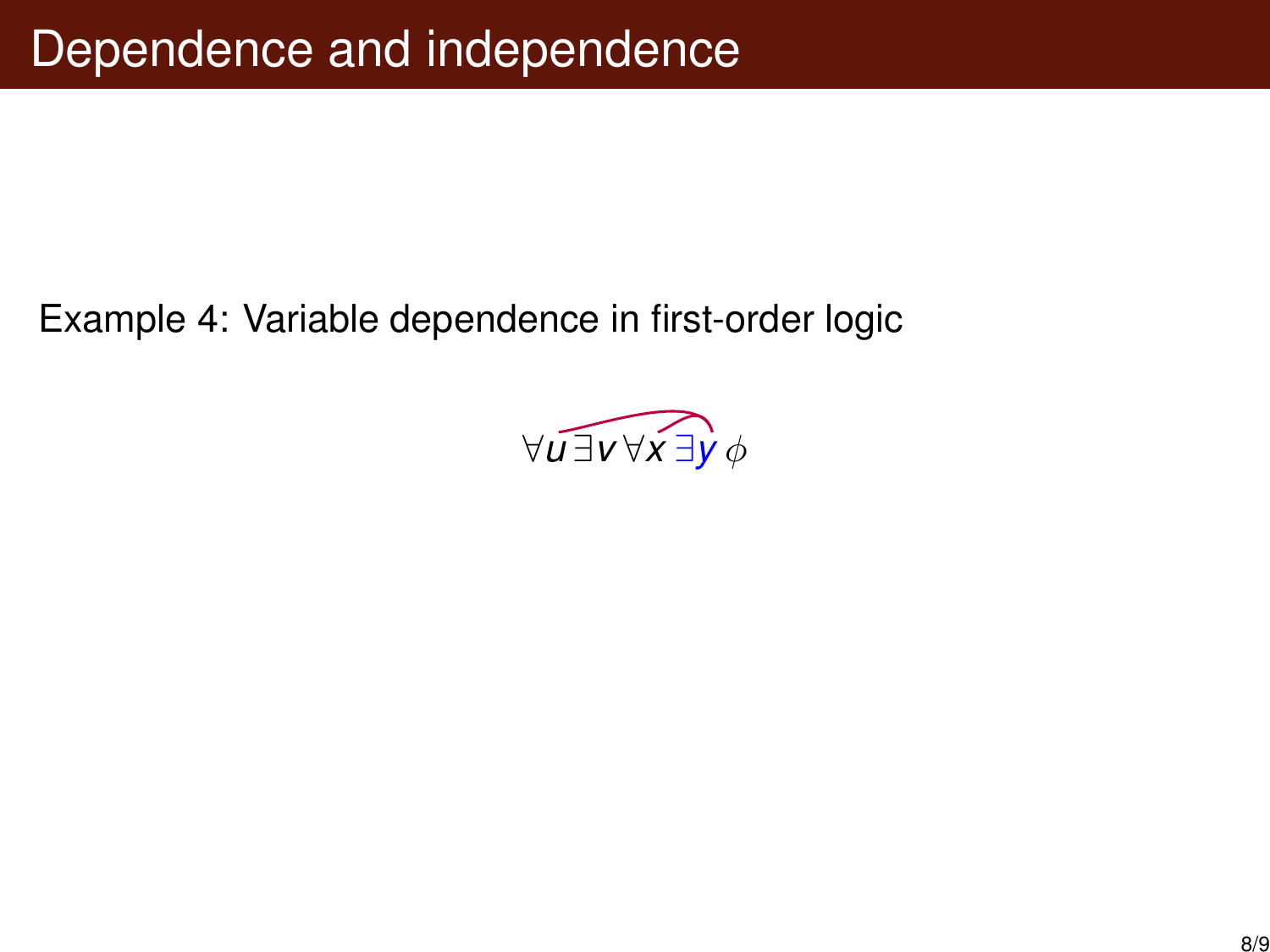#### Example 4: Variable dependence in first-order logic

$$
\forall u\, \exists v\, \forall x\, \overrightarrow{\exists y}\, \phi
$$

∀*u* ∃*v* ∀*x*∃*y*(φ ∧ =(*x*, *y*))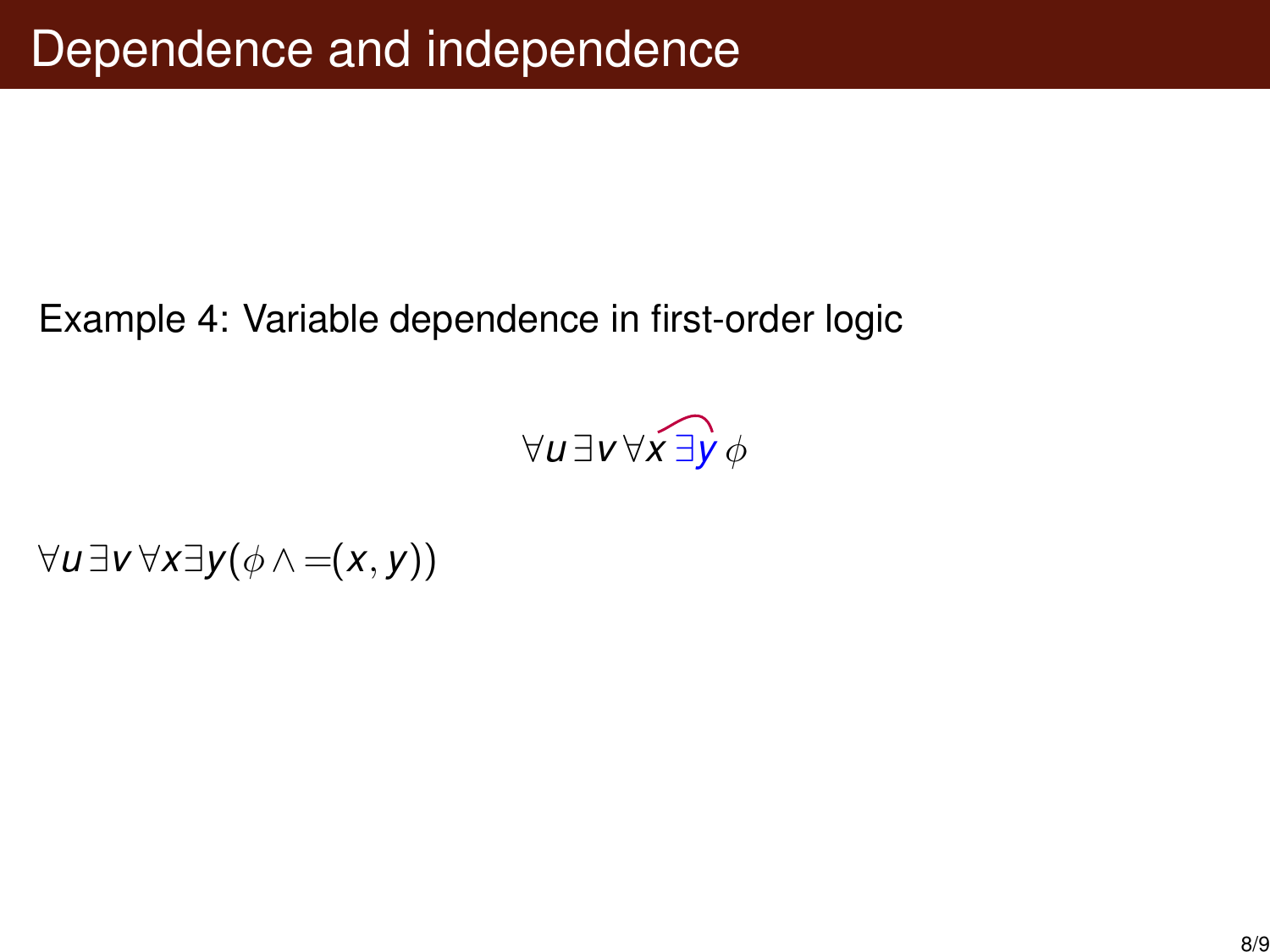#### Example 4: Variable dependence in first-order logic

$$
\forall u\, \exists v\, \forall x\, \exists y\, \phi
$$

∀*u* ∃*v* ∀*x*∃*y*(φ ∧ =(*x*, *y*)) ∃*f*